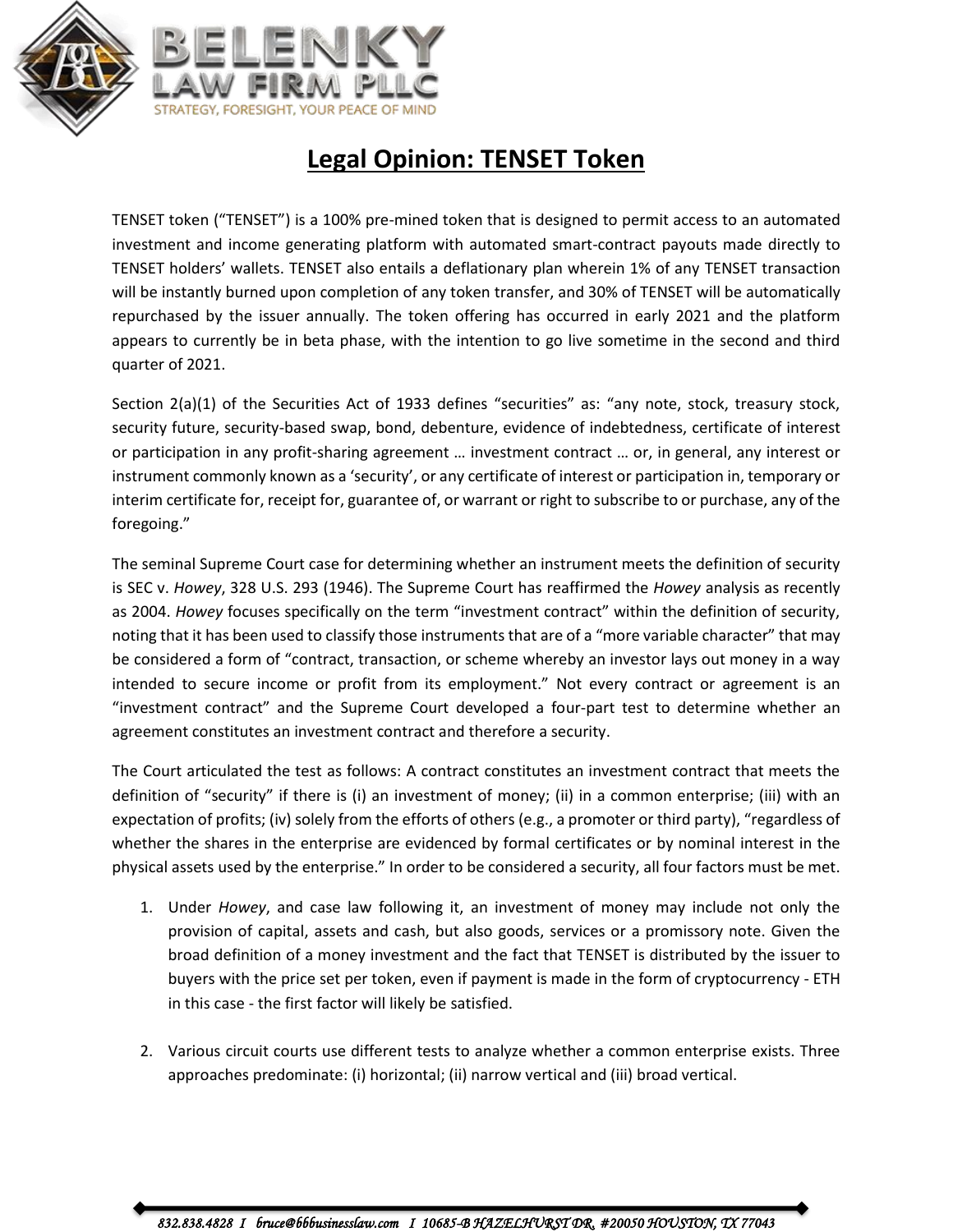- a. Under the horizontal approach, a common enterprise is deemed to exist where buyers pool funds into an investment and the profits of each buyer correlate with those of the *other buyers*. Whether funds are pooled appears to be the key question, and thus in cases where there is no sharing of profits or pooling of funds, a common enterprise may be deemed *not* to exist.
	- i. Under the horizontal approach, the TENSET project is likely to be deemed a common enterprise because the buyers of TENSET will pool their funds into the TENSET platform so that the funds may be utilized to oversee and manage the platform, as well as to provide for marketing and other operational costs. Furthermore, crypto assets received in exchange for TENSET will be used to purchase staked tokens to generate staking income for holders of TENSET which is a form of profit sharing. This test would likely be met for TENSET.
- b. The narrow vertical approach looks to whether the profits of an investor are tied to a promoter and the analysis is similar to the next approach.
- c. The broad vertical approach considers whether the success of the investor depends on the promoter's expertise. If there is such reliance, then a common enterprise may be deemed to exist.
	- i. The less of a reliance on the issuer's expertise, then the less chance the TENSET project would be viewed as a common enterprise. The TENSET token is presently in final development stages and ready to go live. There is some reliance on the development team to complete the platform and oversee its launch. Promoter's expertise is required to select the best assets for producing staking rewards for TENSET holders. It appears TENSET may also be a common enterprise under this test at this time, but not once the project goes live.
- d. Given the diverging approaches, the law on the "common enterprise" element is somewhat unclear and not easily susceptible to analysis. In this case there seems to be proportional sharing of profits and pooling of funds. Whether there is pooling of funds also depends on the current stage of platform development. The TENSET platform runs on the ERC20 blockchain and is presently operational although not live, once it is fully live the embedded smart contracts will generally be responsible for operations and distribution of rewards. Until the platform is fully operational and decentralized it is likely this test would be met for TENSET.
- 3. Under the "expectation of profits" element, profit refers to the type of return or income an investor seeks on their investment (rather than the profits that the system or issuer might earn). Thus, for purposes of TENSET, this could refer to any type of return or income earned as a result of being a TENSET investor, which would be narrowed to the extent it is derived passively, i.e.,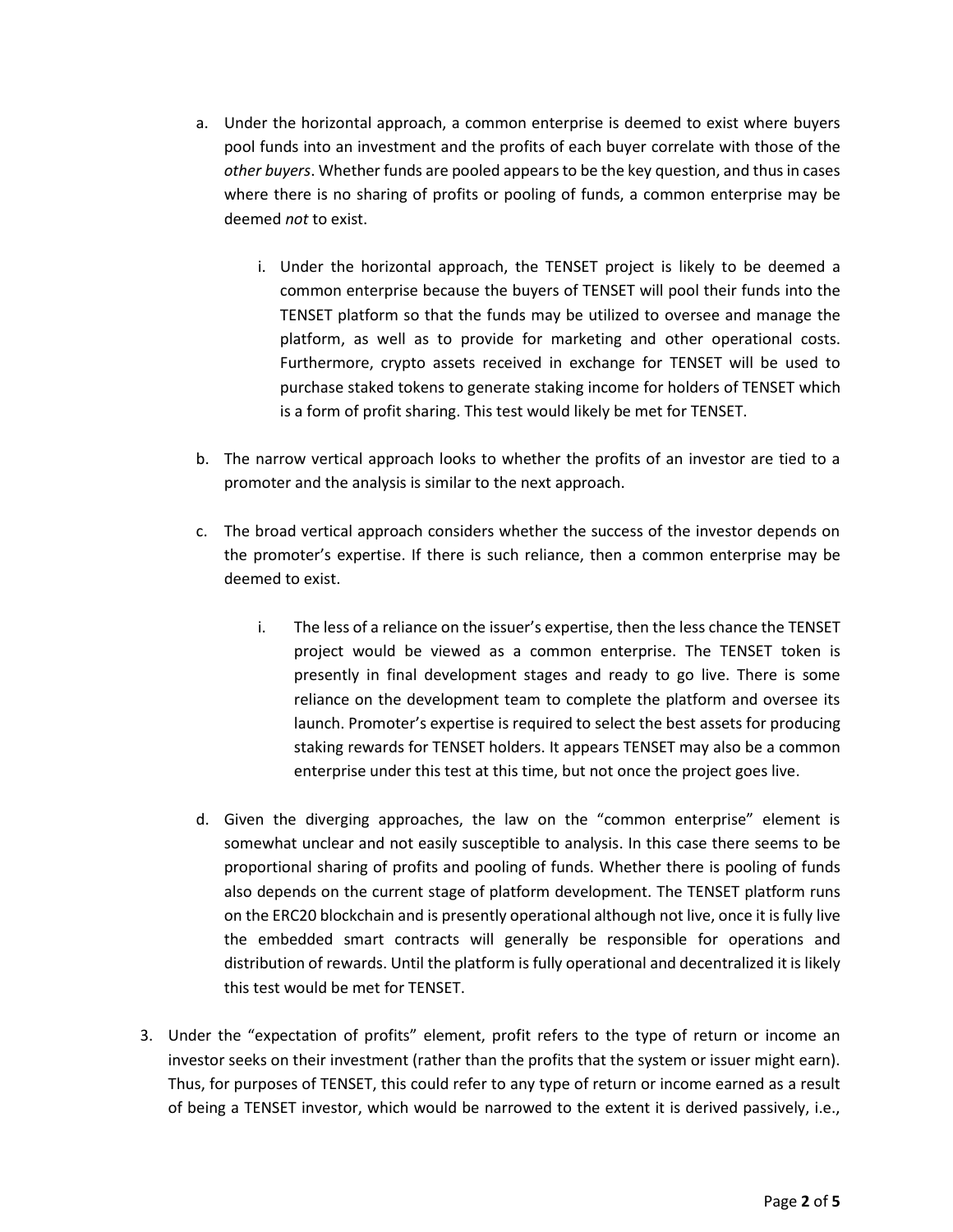from the efforts of others. Since courts consider this factor through the lens of the "efforts of others" factor, this prong is analyzed along with the fourth factor below. In other words, just because there is a return or profit, does not mean that the investment contract is a security. It is the essentially *passive nature of the return*, as determined by the "efforts of others" analysis that results in an "investment contract" and a "security" as opposed to a simple contract instrument. Because buyers of TENSET are most likely purchasing it for the purpose of generating passive returns in addition to potential capital gains from increase in value of the token, it is likely that this factor would be met. Additionally, the form of marketing of the token would have a significant effect on the determination regarding this test, discussed below.

- 4. "Solely from the efforts of others": typically, courts have been flexible with the word "solely," such that, in addition to the literal meaning, it also will include significant or essential managerial or other efforts by the issuer necessary to the success of the investment.
	- a. The expectation of profits resulting from the purchase of TENSET would primarily relate to whether a buyer receives rights and/or investment interests. While non-security token holders may receive money, capital gains, or other forms of financial incentives by virtue of merely owning the token, any such incentives should be derived through their own efforts, rather than through a passive investment. There are such interests or incentives granted to buyers in the case of TENSET; however, the substantial involvement in the governance and management of the platform by TENSET holders would likely negate the passivity element since voting rights granted to TENSET holders may be deemed to possess the significant or essential managerial powers to ensure the success or failure of the platform.
	- b. Assets held by TENSET are managed by automated smart contracts which control the distribution of rewards to TENSET holders. During the asset holding period any oversight by the management team may be deemed non-essential.
	- c. The capital gains aspect of TENSET, wherein the buyers would expect an increase in value of the TENSET from the purchase price of the token, would not be dispositive towards either security or non-security status of TENSET because the capital gains would occur through the buyers' own efforts and because of the TENSET decentralized platform, in addition to the efforts of the issuer. Therefore, the efforts of the issuer would not predominate this reliance factor, and are unlikely to be deemed "essential".
	- d. The manner in which the sale of TENSET occurs, particularly the promotion and marketing, may also affect the "expectation of profits" analysis. For example, if the language used to promote TENSET includes words like "investment," "returns" or "profits," the purchasers of TENSET may be more likely to expect passive profits from the efforts of others than if TENSET is promoted on the basis of the usefulness of the functionality attaching to it.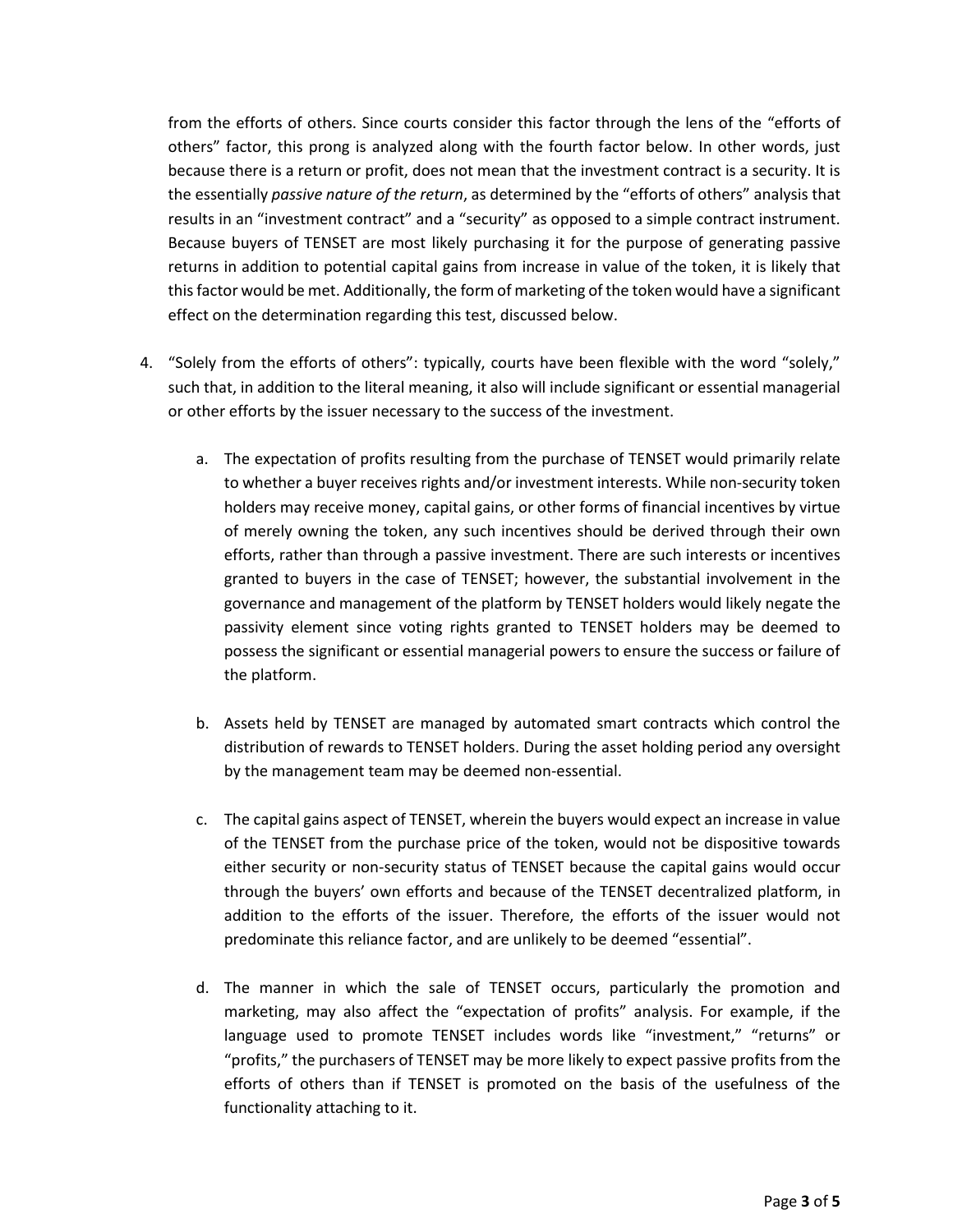- e. With respect to voting rights, courts have also analyzed the existence of voting rights through this Howey factor. Whether voting rights are determinative of a security will be based on the facts at hand. For example, where (i) the holder is provided with rights that provide it with significant managerial control— i.e., the ability to participate in decisions that will affect the success of the enterprise; (ii) the holder has the resources and expertise to make a meaningful contribution; and (iii) the holder does, in fact, participate in management decisions, the instrument is *less* likely to be considered a security, due to the active nature of engaging in an informed and significant voting process. At present, there are substantial voting rights granted to holders of TENSET with respect to control and management of the TENSET platform. This factor as well as the non-reliance on the management team but on the platform itself militate toward TENSET not being deemed a 'security'.
- 5. Based on the above analysis of the unique nature of TENSET, the security/non-security scale leans slightly towards TENSET *not* being a security due to its failure of the 4<sup>th</sup> factor. The active nature of the voting and other forms of governance input rights received by all TENSET holders would likely not be sufficiently passive to declare TENSET a security. There likely exists an expectation of passive profits by means of merely holding TENSET; however, the determination of this factor would also depend on the nature of the reliance on the management/development team. The following will provide a summary of the above factors used in the analysis.
	- a. TENSET will be sold for value to investors thereby satisfying the first factor of the test.
	- b. TENSET has functionality which may not be accessed by anyone other than specific TENSET holders; this factor moves the scale toward the TENSET not being a security.
	- c. TENSET provides voting, management, and control rights over the TENSET platform; therefore, this factor tends to shift the balance toward the investment being less passive by not requiring the reliance by buyers on the essential managerial efforts of the founders. Because the platform is nearly fully operational and will be automated and decentralized there is not likely to be significant reliance on the development/management team, whose oversight efforts would not likely be deemed essential to the continued successful operations of the platform. There would likely be greater reliance on the TENSET platform itself and the underlying assets being held by the platform, than the management team.
	- d. TENSET marketing does not appear to use investment correlated terms such as "ROI" "profit" or "returns," therefore this tends to push the scale toward TENSET not being deemed a security regardless of the actual expectation of profit by buyers of the token.